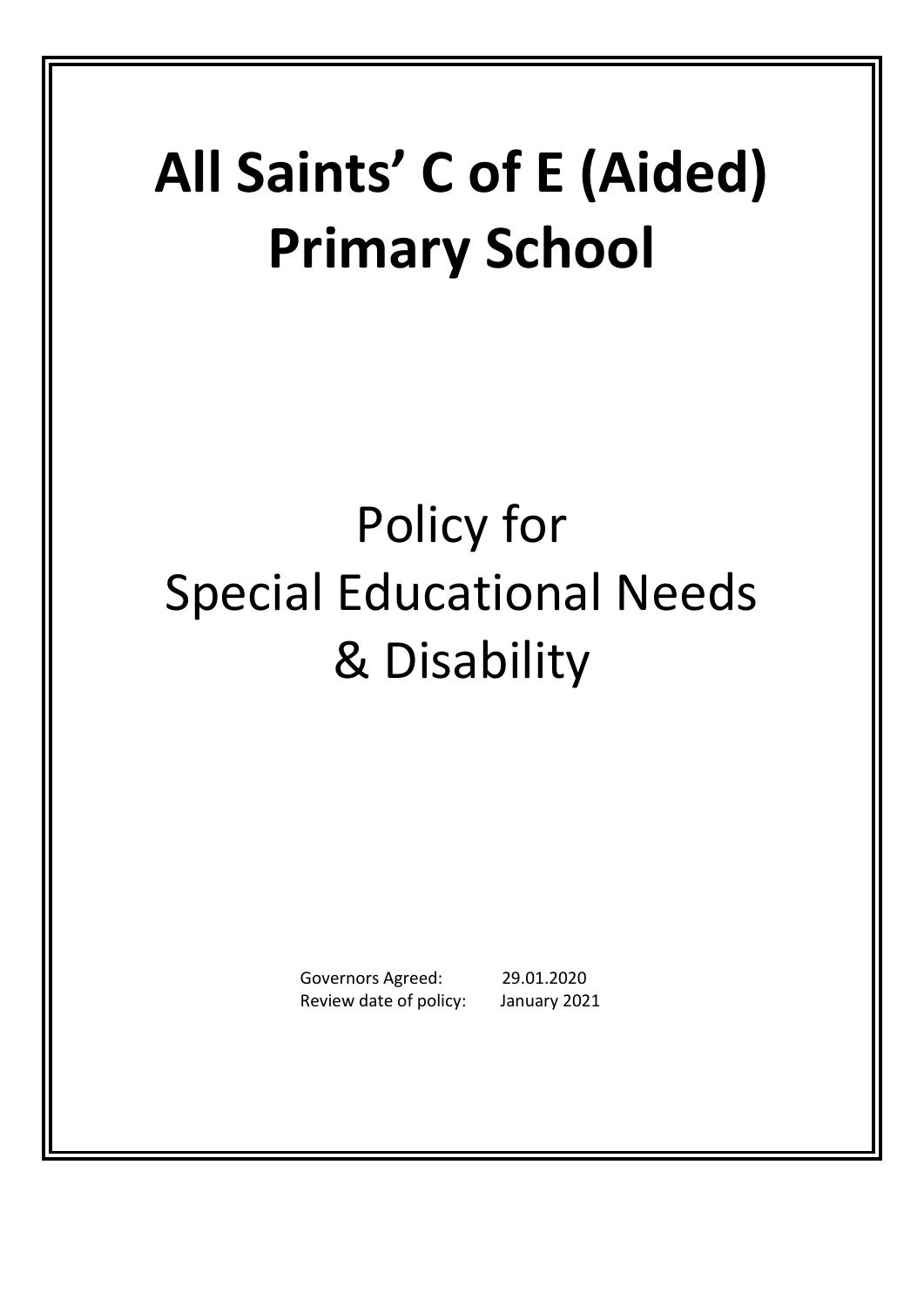#### **Policy to Promote the Successful Inclusion of Pupils with Special Educational Needs and Disabilities**

This policy complies with the statutory requirement laid out in the SEND Code of Practice 0 – 25

 $(2015)$  3.65 and has been written with reference to the following quidance and documents:

□ Equality Act 2010: advice for schools DfE Feb 2013

 $\Box$  SEND Code of Practice  $0 - 25$  ( $01.05.2015$ )

 $\Box$  Schools SEN Information Report Regulations (2014)

 $\Box$  Statutory Guidance on supporting pupils at school with medical conditions  $S$ ept 2014 (Updated August 2017)

 $\Box$  The National Curriculum in England Key Stage 1 and 2 framework document Sept 2013

- □ Safeguarding Policy
- □ Accessibility Plan
- □ Teachers Standards 2012

This policy was created by the school's SENDCo in liaison with the Inclusion Manager.

### **CONTACT DETAILS**

**SENDCo:** Mrs J. Hodgson

**INCLUSION MANAGER:** Vacant at the time of writing.

**Governor with responsibility for SEND:** Mr D Dickinson

- At All Saints' we aim to enable all pupils to participate in the life and work of the school and to make progress to the best of their abilities, whatever their need.
- Everyone in the school community Governors, staff, pupils and parents/carers has a positive and active part to play in achieving our aims
- All staff recognise that every child has gifts, abilities and weaknesses, which need to be adequately addressed by their class teacher.
- In line with the SEND Code of Practice 0 25 (2015) we believe that **every teacher is a teacher of every child including those with SEND**.
- Class teachers are responsible for the learning and progress of all children.
- The school's SENDCO and Inclusion Manager support teachers and pupils with additional provision and strategies to ensure all pupils make progress.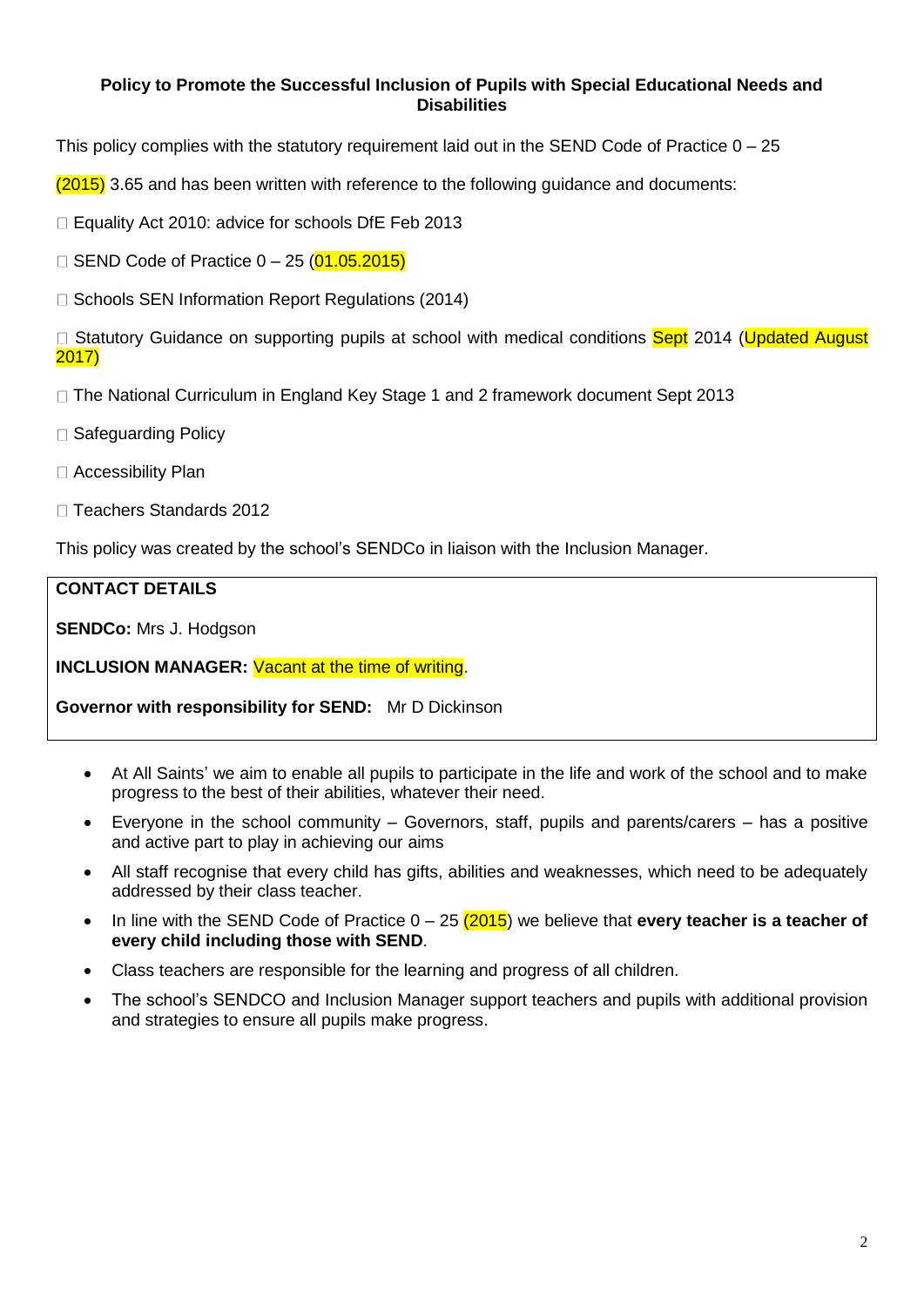#### **SECTION 2 AIMS + OBJECTIVES**

#### **All Saints' School aims to:**

- Raise the aspirations of and expectations for all pupils with SEN.
- Provide a focus on outcomes for children and young people and not just hours of provision/support.
- Enable children to feel they are valued members of the class, school and society.

#### **Objectives to meet these aims**:

- Identify and provide for pupils who have special educational needs and additional needs
- Work within the guidance provide in the SEND Code of Practice, 2015 (01.05.2015)
- Operate a "whole pupil, whole school" approach to the management and provision of support for special educational needs
- Provide a Special Educational Needs and **Disabilities** Co-ordinator(SENDCo) who will work closely with the Inclusion Manager
- Provide support and advice for all staff working with special educational needs pupils
- Provide good quality teaching and learning experiences which engage and support SEN pupils to make good progress
- Ensure pupils and parents have a voice in the process

#### **SECTION 3 IDENTIFYING SEND**

The Code of Practice suggests that pupils are only identified as SEN if they do not make adequate progress once they have had all the intervention/adjustments and good quality personalised teaching.

The Code of Practice describes 4 broad categories of need:

- Communication and interaction
- Cognition and learning
- Social, emotional and mental health
- Sensory and/or physical needs

These four broad areas give an overview of the range of needs that should be planned for. The purpose of identification is to work out what action the school needs to take, not to fit a pupil into a category. At All Saints' we identify the needs of pupils by considering the needs of the whole child which will include not just the special educational needs of the child or young person.

There are a number of non SEN factors which may impact on progress and attainment:

- Disability (the Code of Practice outlines the "reasonable adjustment" duty for all settings and schools provided under current Disability Equality legislation – these alone do not constitute SEN)
- Attendance and Punctuality
- Health and Welfare
- $\bullet$  FAI
- Being in receipt of Pupil Premium Grant
- Being a Looked After Child
- Being a child of Serviceman/woman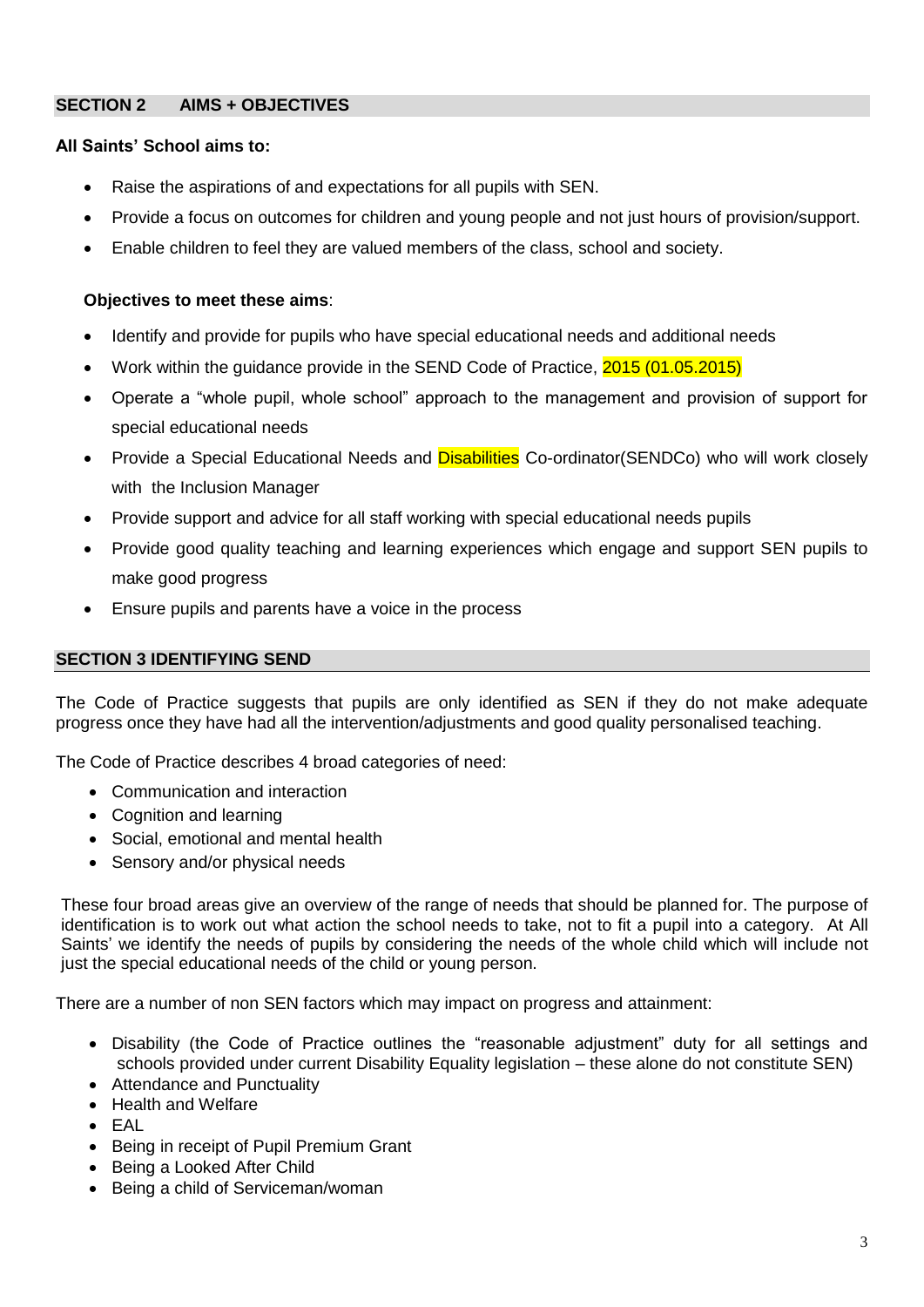#### **SECTION 4 A GRADUATED APPROACH TO SEN SUPPORT**

Most pupils will have their needs met through Quality First Teaching within an inclusive classroom with appropriately differentiated tasks and access to a range of equipment and apparatus. This is the first step in responding to pupils who have or may not have SEN.

The Code of Practice defines a 'graduated approach' to responding to SEN concerns, through a system of assess, plan, do, review. This is an ongoing cycle starting at a whole school level, which becomes gradually more personalised as the needs of a child increase. For an overview of this cycle, see **Appendix 1**

At school when an SEN concern is raised about a child by a parent or a member of staff at a Parents' Evening or other occasion, an Initial Record of Concern form is completed and signed by both parties. The teacher is responsible and accountable for monitoring the progress of the pupil and applying the strategies discussed with the parents within the timescale agreed e.g. half a term or termly. A copy of this concern form is given to the SENDCo.

At the review point of the initial concern, the progress and success of the agreed strategies will be discussed. If there are still concerns about progress, the class teacher will meet with the SENDCo for further advice on strategies or resources. It is the teacher's responsibility to feed this information back to parents and set a review date.

After a second review of the child's progress, the class teacher and SENDCO may decide a more personalised approach to learning is necessary. This may take the form of more specific or individualised interventions. At this point, the SENDCo would become involved through classroom observation and more individualised assessment, through the graduated approach cycle.

If despite, significant support and intervention, and the school has evidence that the pupil is making insufficient progress then further advice and support from external agencies and outside professionals is sought. These professionals will be invited to contribute to the graduated approach. They may provide individual assessment or advice on alternative strategies and interventions.

When pupils are receiving a specific intervention that is additional to and different from that offered to pupils through differentiated, quality first teaching then they are in receipt of **Universal Targeted SEN Support**.

#### **MANAGING AND RECORDING OF PROVISION**

Class teachers keep records of progress made by children in their class. Provision made for children with additional needs in a year group are recorded on a provision map. This sets out the adaptations to Quality First Teaching and the support/ intervention provided to pupils which is additional to and beyond Quality First Teaching. It identifies the group being supported, the frequency and length of delivery and lead adult. It also sets the targets with entry and exit data if applicable. This document is reviewed termly and the outcomes are recorded. These contribute towards pupil progress meetings.

The teaching assistant, class teacher and SENDCO, if involved, will review and update where necessary on a six weekly basis.

Where pupils have received external advice or support for specific needs (Targeted support) or EHC plan, a personal provision map is created. This identifies the outcomes wanted for the pupil and describes the specific resources, strategies, interventions and approaches to reach them. These are reviewed termly and work towards achieving the outcomes which are agreed annually at review meetings.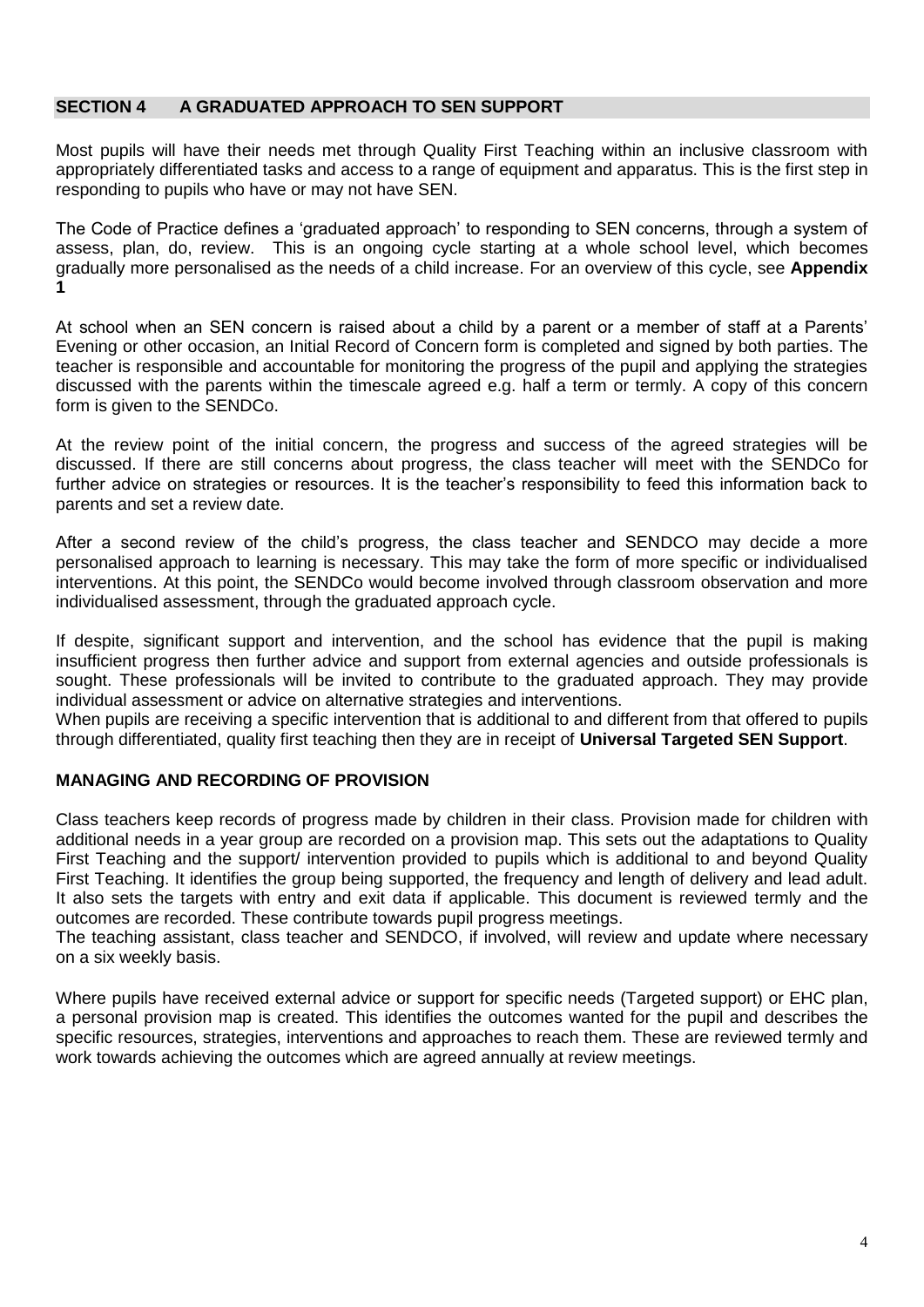### **THE USE OF EXTERNAL SPECIALISTS**

External support services play an important part in helping the school identify, assess and make provision through the graduated approach. They may be called upon, where a pupil has not made expected progress despite a range of personalised interventions and approaches to learning.

The Local Authority sets out the range and referral system for accessing key services and experts through the Local Offer. This is available on the Local Authority website: <https://fis.peterborough.gov.uk/kb5/peterborough/directory/localoffer.page?familychannel=8> In requesting support the school needs to show evidence of the range and the impact of interventions and approaches, which have already been tried over a period of time. This support could take the form of advice only or where necessary a more detailed assessment, which may result in a highly personalised intervention. It is at this point that the pupil would be in receipt of **Targeted SEN support** or **Targeted Specialist SEN Support**

In addition, there are a range of key services/ experts that can be accessed through given pathways, usually following a diagnosis by an external specialist e.g Educational Psychologists, Occupational Therapists, Paediatricians. This is also outlined within the Local Offer.

#### **SECTION 5: MANAGING PUPILS' NEEDS ON THE SEN REGISTER**

The SENDCOs will keep an up-to-date list of pupils who are deemed to have SEND including the category of need which best describes the pupils' needs.

All pupils on the SEND register will also be categorised by the level of support received: either SEN Support or Education Health and Care Plan.

Where a pupil has been identified as having complex SEND and requires significant additional provision which exceeds the cost of £6000 (payable from the school's designated funding), the school may consider requesting assessment for an Education Health Care Plan (EHCP) to secure additional funding. Parents may make their own request for assessment for an EHCP.

Where the SENDCo, class teacher and parents agree, pupils on the SEND register who make accelerated progress and close the attainment gap or no longer require provision that is additional to and different from that of their peers, will be removed from the SEND register.

#### **SECTION 6: SUPPORTING PUPILS AND FAMILIES**

Parents can find information about how the Local Authority seek to support families via the school website or by following the link:

<https://fis.peterborough.gov.uk/kb5/peterborough/directory/localoffer.page?familychannel=8>

Parents may also wish to read the school's SEN Information Report which is published annually. This document will inform parents about the types of provision in place and the progress that children make in our school. [www.allsaints.peterborough.sch.uk](http://www.allsaints.peterborough.sch.uk/)

All Saints Primary School has adopted the admissions policy of Peterborough Local Authority. Priority is given to Looked After Children, Children with Statement of Education Need/Education Health Care Plan, followed by children with an identified medical need then children living in the school catchment area.

The Local Authority has a designated Parent Partnership Officer to support parents with any concern regarding SEND. [marion.deeley@peterborough.gov.uk](mailto:marion.deeley@peterborough.gov.uk)

Where pupils are making a transition – from class to class, across key stages and to another school – including Secondary School, transition meetings are held, generally within the term prior to transfer. All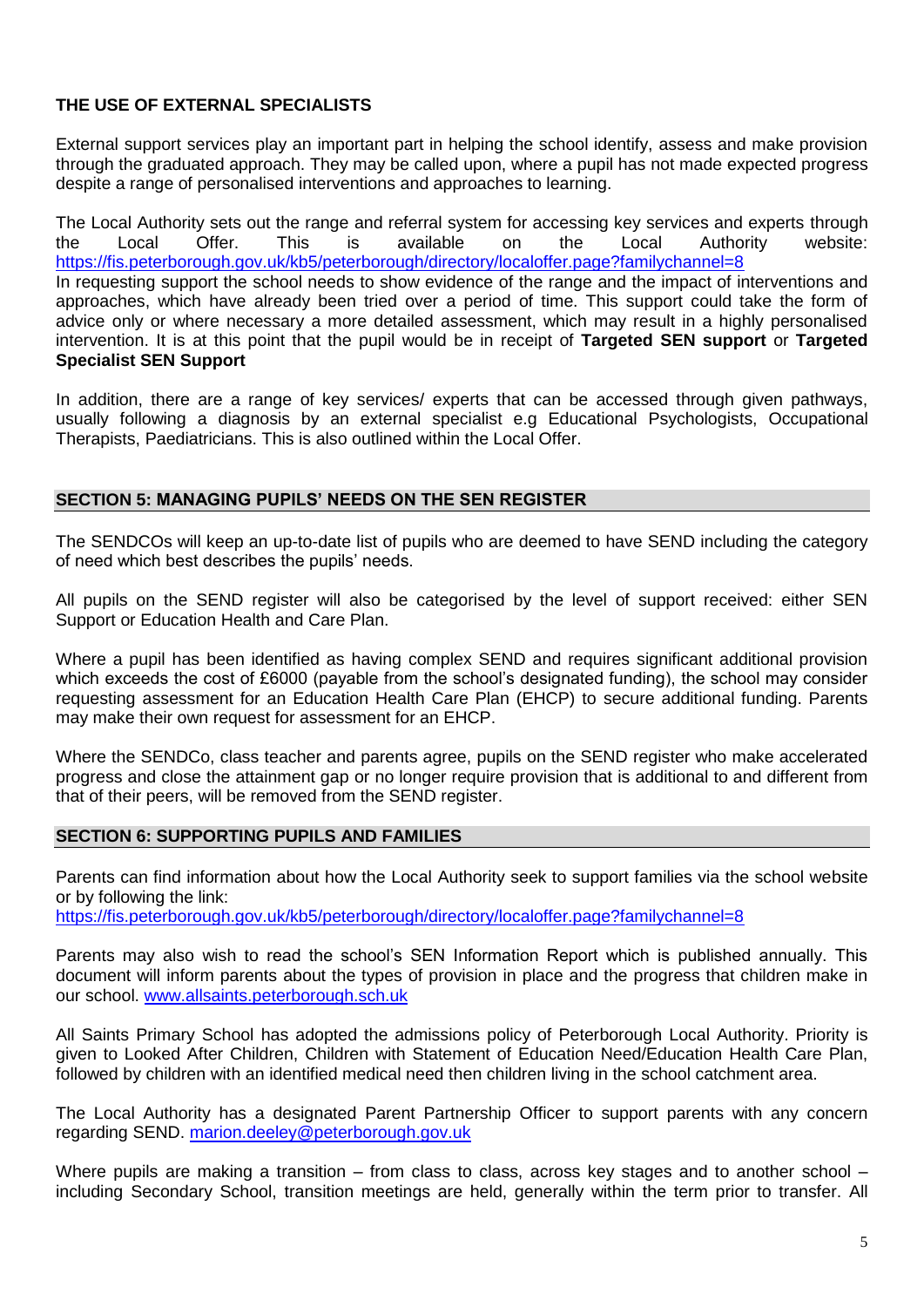relevant parties, including parents and pupils are invited to these meetings and additional visits may be set up.

#### **SECTION 7: SUPPORTING PUPILS AT SCHOOL WITH MEDICAL CONDITIONS**

School recognises that pupils with medical conditions should be properly supported so that they have full access to education, including school trips and physical education. Some children with medical conditions may be disabled and where this is the case the school will comply with its duties under the Equality Act 2010.

Some may also have special educational needs (SEN) and may have an Education, Health and Care (EHC) plan which brings together health and social care needs, as well as their special educational provision and the SEND Code of Practice (2015) is followed.

Pupils with medical conditions other than brittle asthma, anaphylaxis or epilepsy care plans should be formulated by either:

- The medical professional responsible for the care of the child,
- A nurse affiliated to a consultant's team
- A children's community nurse if they are providing care for that child in the community.

Where a child has an extreme medical condition such as chronic Asthma or suffers from a life-threatening allergic reaction, a health care plan is also produced by health care professionals, in consultation between parents, staff and health professionals. **Full details can be found in the school's Administration of Medication Policy**.

#### **SECTION 8 MONITORING AND EVALUATION OF SEND**

Senior leaders and governors regularly and carefully monitor and evaluate the quality of provision we offer all pupils through lesson observations, learning walks, books scrutiny, parent and pupil questionnaires and discussions. These arrangements promote continuous reflection, review and improvement of provision for all pupils.

As part of this process the interventions and progress against targets for SEN pupils is monitored by the class teacher in liaison with the SENDCo

#### **SECTION 9: TRAINING AND RESOURCES**

- The SEND budget is allocated according to banding as outlined by the local Authority offer. Funding is matched to SEND by degree of need within four bands.
- The school is committed to providing staff training wherever necessary and according to need. Training related to special needs is given to teaching staff within the school's planned inset programme.
- The SENDCo's regularly attend courses organised by the Local Authority and other providers.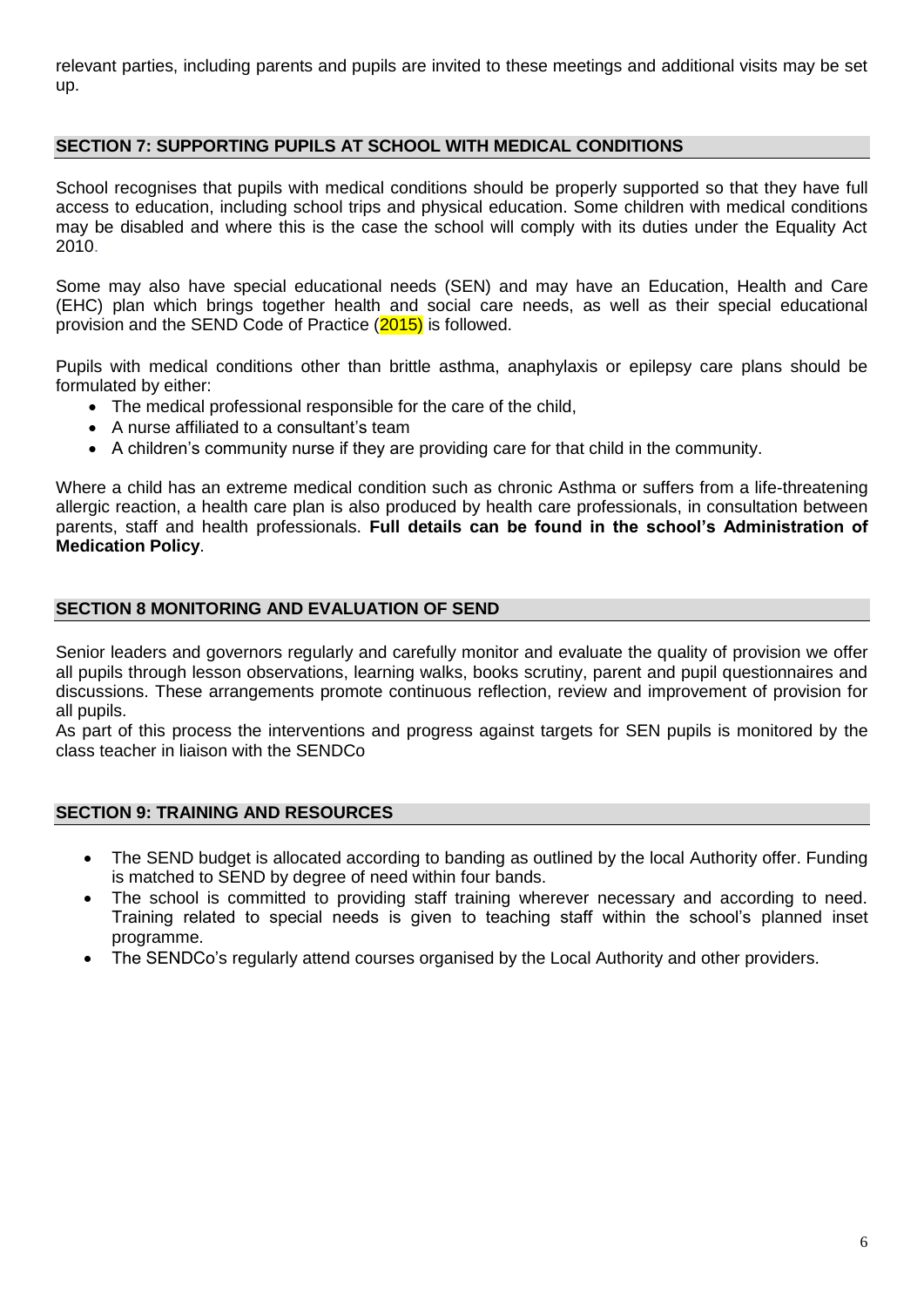#### **The Head Teacher and the Governing Body**

The Head Teacher and Governing Body have overall responsibility for:

- the learning and monitoring throughout the school
- ensuring that statutory duties to pupils with SEND are fulfilled
- ensuring funds are allocated to meet the needs of children with special educational needs
- the SEND policy and its review, according to the timetable set out in the School's Development Plan

The Governing Body has a named Governor who oversees the provision made for Special Needs throughout the school. The named Governor for SEND: **Mr D Dickinson**

### **The SENDCo**

The key responsibilities of the SENDCo include:

- overseeing the day-to-day operation of the school's SEND policy
- coordinating provision for children with special educational needs
- liaising with and advising teachers
- overseeing the records of all children with special educational needs
- liaising with parents of children with special educational needs
- contributing to the in-service training of staff and Governors
- liaising with the Governor who has responsibility for Special Needs
- liaising with external agencies including the LA's educational psychology services, health and social services, and voluntary bodies
- in conjunction with the Head Teacher manages the SEND budget
- monitoring and updating the SEND policy within the school's cycle of review.

#### **Other roles within school which may impact upon SEND**

- Designated Teacher with specific Safeguarding responsibility: **R. Hutchinson**
- Member of staff responsible for managing PPG/LAC funding: **R. Hutchinson**
- A designated member of is staff responsible for managing the school's responsibility for meeting the medical needs of pupils.

#### **SECTION 11: STORING AND MANAGING INFORMATION**

The SENDCo will hold central records relating to pupils with SEND. This will include copies of all provision maps EHCPs, CAFs, EHAs and advice from external agencies. Where appropriate school based assessments will also be kept. These files will be locked in the filing cabinet in the SENDCo's room.

The class teacher will have an Inclusion folder with copies of provision maps and recent advice from external agencies. These records will be kept in a file that is stored out of sight.

For additional information refer to the school's **Data Protection Policy** on the school website.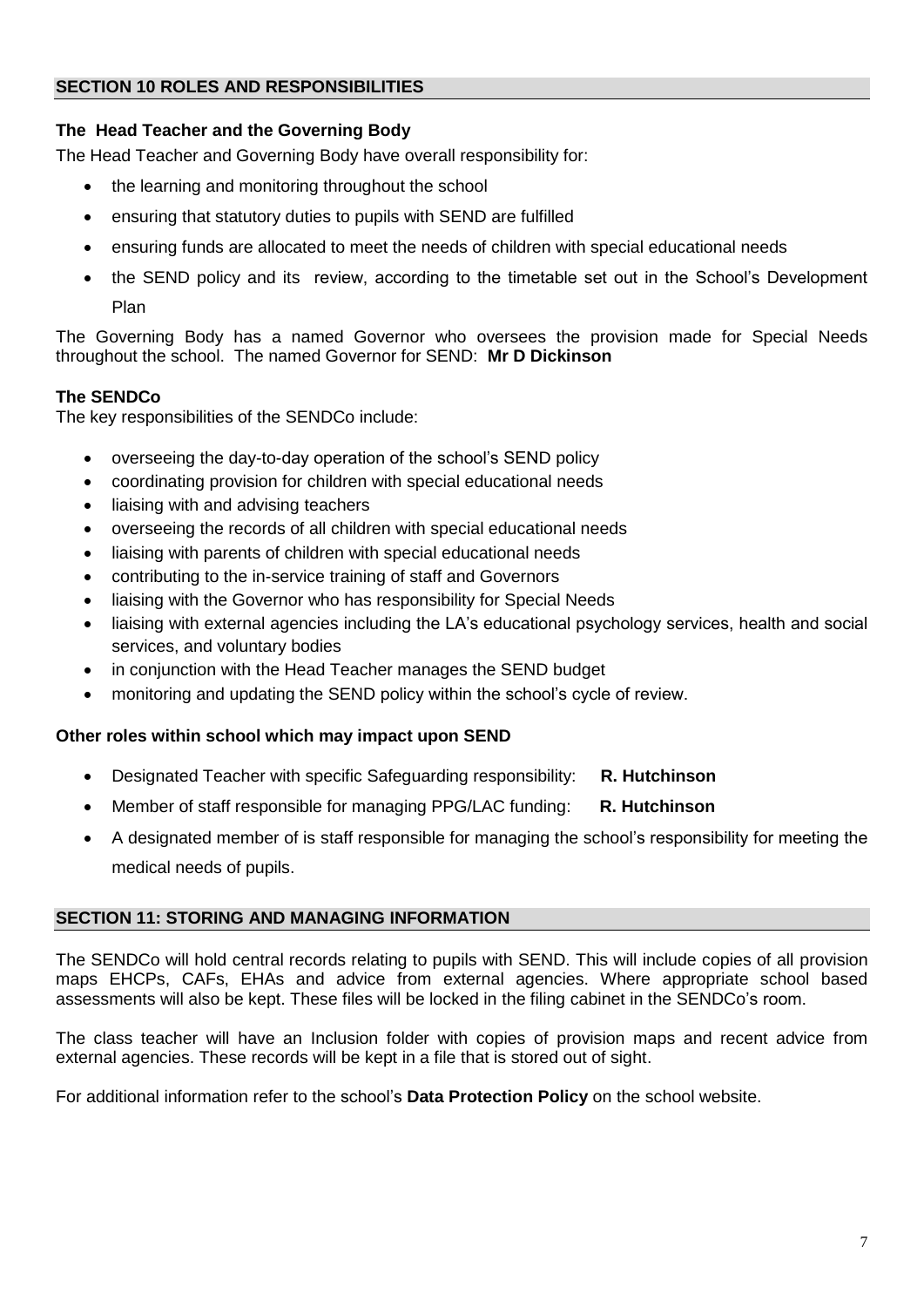#### **SECTION 12: REVIEWING THE POLICY**

The SEND policy will be reviewed annually by the school SENDCO and any changes ratified by the governing body.

#### **SECTION 13: ACCESSIBILITY**

Please refer to the schools **policy on Disability and Equalities** and the accessibility plan.

The school is on 2 levels but there is a lift which is large enough for wheelchair access. There are also two disabled toilets both on the ground and first floors.

#### **SECTION 14 DEALING WITH COMPLAINTS**

Complaints under this policy fall under the school's General Complaints Procedure, which as a general rule promotes informal resolution of difficulties before more formal procedures are required.

Where parents wish to make a complaint about the handling of a decision made by the LA, for example in a request for statutory assessment or assessment for EHCP, separate procedures apply. Advice for parents can be sought from the LA or from the Parent Partnership Service.

#### **SECTION 15 BULLYING**

Please refer to the school's **Anti-bullying policy**.

#### **SECTION 16 APPENDICES**

- **Appendix 1** The Local Authority graduated response to SEND provision
- **Appendix 2** Raising a concern: flowchart
- **Appendix 3** Staff Initial concern form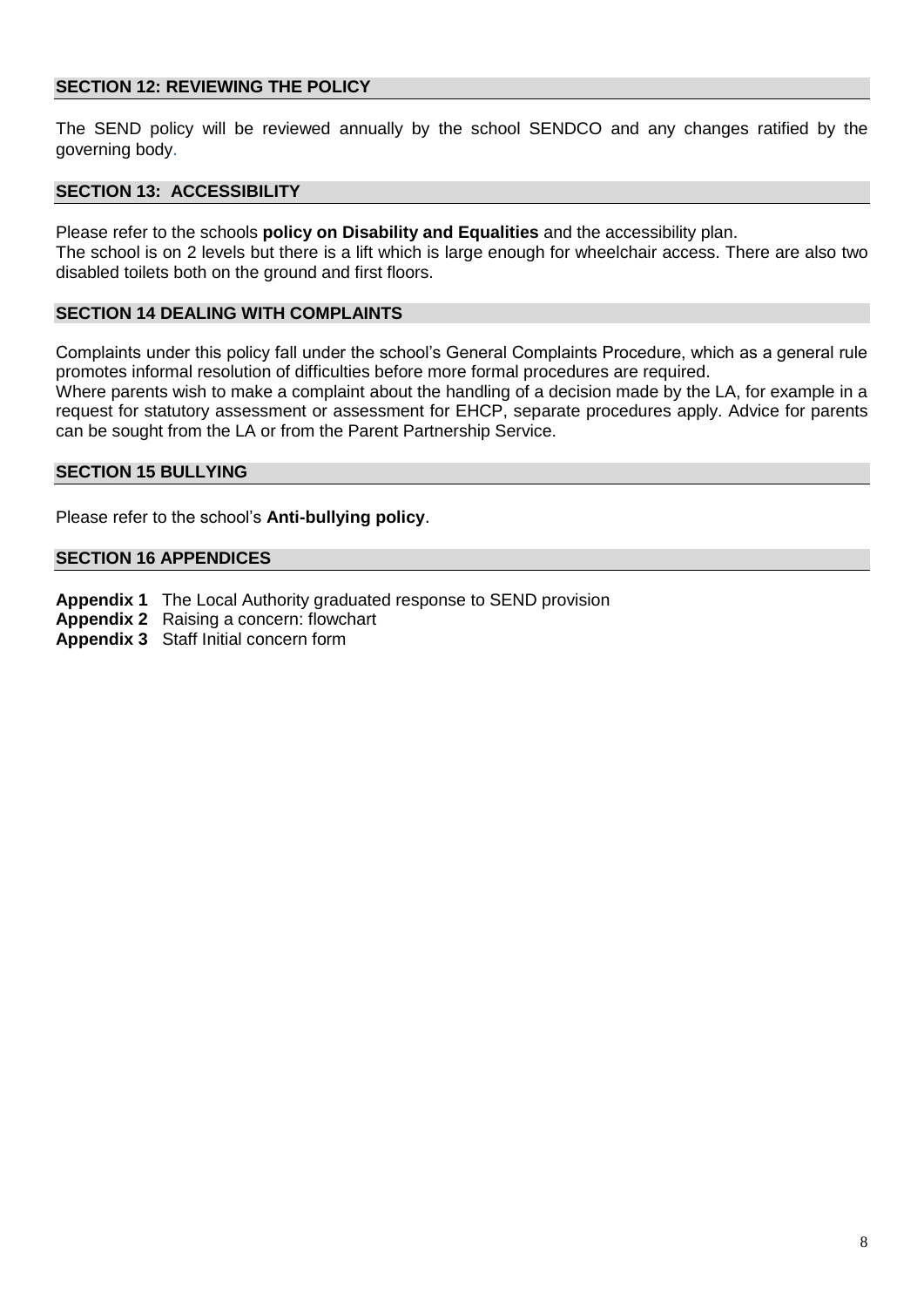## **APPENDIX 1 The Peterborough Local Authority graduated response to SEND provision**

|                    |                   |                                      | Note of any additional considerations e.g. Looked After Child/English as an<br>additional language / Child in Need/ Child Protection                                                                                                                                                                                                                                              |
|--------------------|-------------------|--------------------------------------|-----------------------------------------------------------------------------------------------------------------------------------------------------------------------------------------------------------------------------------------------------------------------------------------------------------------------------------------------------------------------------------|
|                    |                   | <b>Highly</b><br>Specialist          | Where a child or young person's needs are highly complex and require a<br>bespoke placement or highly individualised long term arrangements.                                                                                                                                                                                                                                      |
| <b>EHC Plan</b>    |                   | <b>Specialist</b>                    | Special Schools for children and young people with long term complex needs.<br>These are supported by a range of outside professionals.<br>Children with long term complex needs who are educated in mainstream<br>settings who are supported by relevant specialist services through<br>consultation, advice or intervention as appropriate.                                     |
|                    |                   |                                      |                                                                                                                                                                                                                                                                                                                                                                                   |
|                    | Co-ordinated Plan | <b>Targeted</b><br><b>Specialist</b> | Enhanced resource bases located in mainstream schools. Specialist support<br>from a range of professional services such as Autism Outreach, Sensory<br>Support, Educational Psychology, Occupational Therapy, Physiotherapy.<br>Consultation, Intervention advice and training. Pupil Referral Units.                                                                             |
| <b>SEN SUPPORT</b> |                   | <b>Targeted</b>                      | Class teacher in receipt of advice and support from the Special Educational<br>Needs Coordinator. Involvement of professionals from outside the school<br>(e.g. educational psychologists, speech and language therapists,<br>paediatricians) through consultation, assessment and training. Evidence<br>based interventions and child specific approaches in place and reviewed. |
|                    |                   | <b>Universal</b><br><b>Targeted</b>  | Quality first teaching. School's best endeavours. Differentiated curriculum.<br>Class teacher in receipt of advice and support from the Special Educational<br>Needs Coordinator. Evidence -based interventions run in class and in small<br>groups (plan, do, review cycle). Personalised learning. Consultation. Training.                                                      |
|                    |                   | Universal                            | Quality first Teaching - reasonable adjustments made within differentiated<br>curriculum                                                                                                                                                                                                                                                                                          |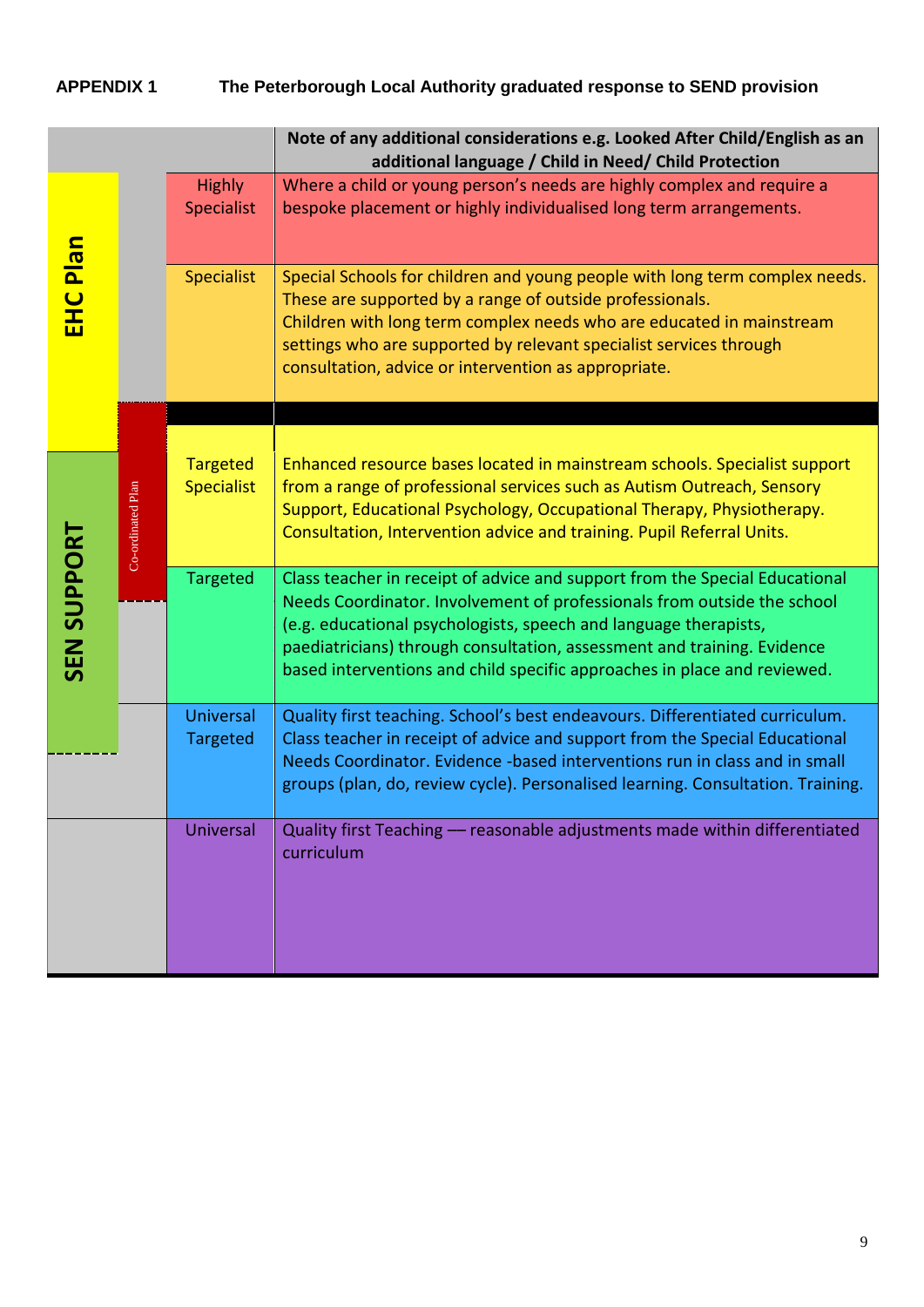### **APPENDIX 2 Special Educational Needs Flow Chart**

*Most pupils will have their needs met through Quality First Teaching within an inclusive classroom with appropriately differentiated tasks and access to a range of equipment and apparatus. This chart explains the process of identifying whether a pupil may have additional needs which require a more individual approach.* 



Additional sheet 2 completed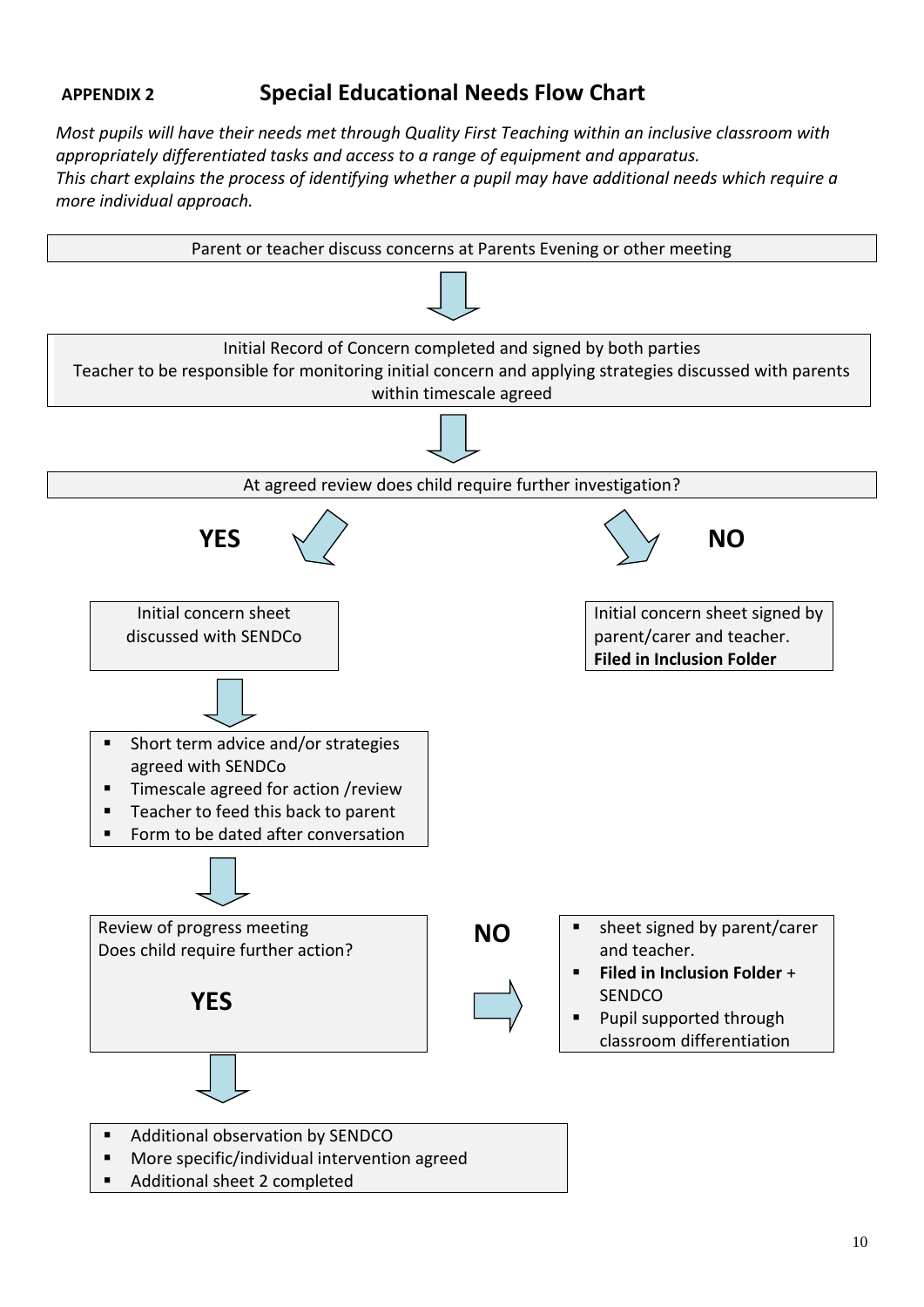#### All Saints Primary School SEND Cause for Concern Form

|                                                   |                                                                                                        | $2017 - 2018$    |  |                |                |  |  |  |  |  |
|---------------------------------------------------|--------------------------------------------------------------------------------------------------------|------------------|--|----------------|----------------|--|--|--|--|--|
|                                                   | PERSON REQUESTING INVOLVEMENT AND ROLE:                                                                | Name:            |  | Signature      | Role           |  |  |  |  |  |
|                                                   |                                                                                                        |                  |  |                |                |  |  |  |  |  |
| PARENT/CARER:                                     |                                                                                                        | Name:            |  | Signature:     |                |  |  |  |  |  |
| DATE OF REQUEST:                                  |                                                                                                        |                  |  |                |                |  |  |  |  |  |
| Name of child/young<br>person:                    |                                                                                                        |                  |  |                |                |  |  |  |  |  |
| <b>Year Group:</b>                                |                                                                                                        |                  |  |                | Home language: |  |  |  |  |  |
| <b>Specialists involved:</b>                      |                                                                                                        |                  |  |                |                |  |  |  |  |  |
|                                                   | General description of your concerns about the child eg. Communication and interaction / Cognition and |                  |  |                |                |  |  |  |  |  |
|                                                   | learning / Social, Emotional and Mental Health / Sensory and/or physical. Why are you concerned?       |                  |  |                |                |  |  |  |  |  |
|                                                   | Setting staff desired outcome for child:                                                               |                  |  |                |                |  |  |  |  |  |
|                                                   |                                                                                                        |                  |  |                |                |  |  |  |  |  |
|                                                   | Parents/Person with parental responsibility please rate your main concern on the following scale:      |                  |  |                |                |  |  |  |  |  |
| $\boldsymbol{1}$<br>not<br>extremely<br>concerned | $\overline{2}$<br>3                                                                                    | 4                |  | $\sqrt{5}$     | concerned      |  |  |  |  |  |
|                                                   | Setting staff please rate your main concern on the following scale:                                    |                  |  |                |                |  |  |  |  |  |
| $\mathbf{1}$<br>not<br>extremely<br>concerned     | $\overline{2}$<br>3                                                                                    | $\boldsymbol{4}$ |  | $\mathfrak{s}$ | concerned      |  |  |  |  |  |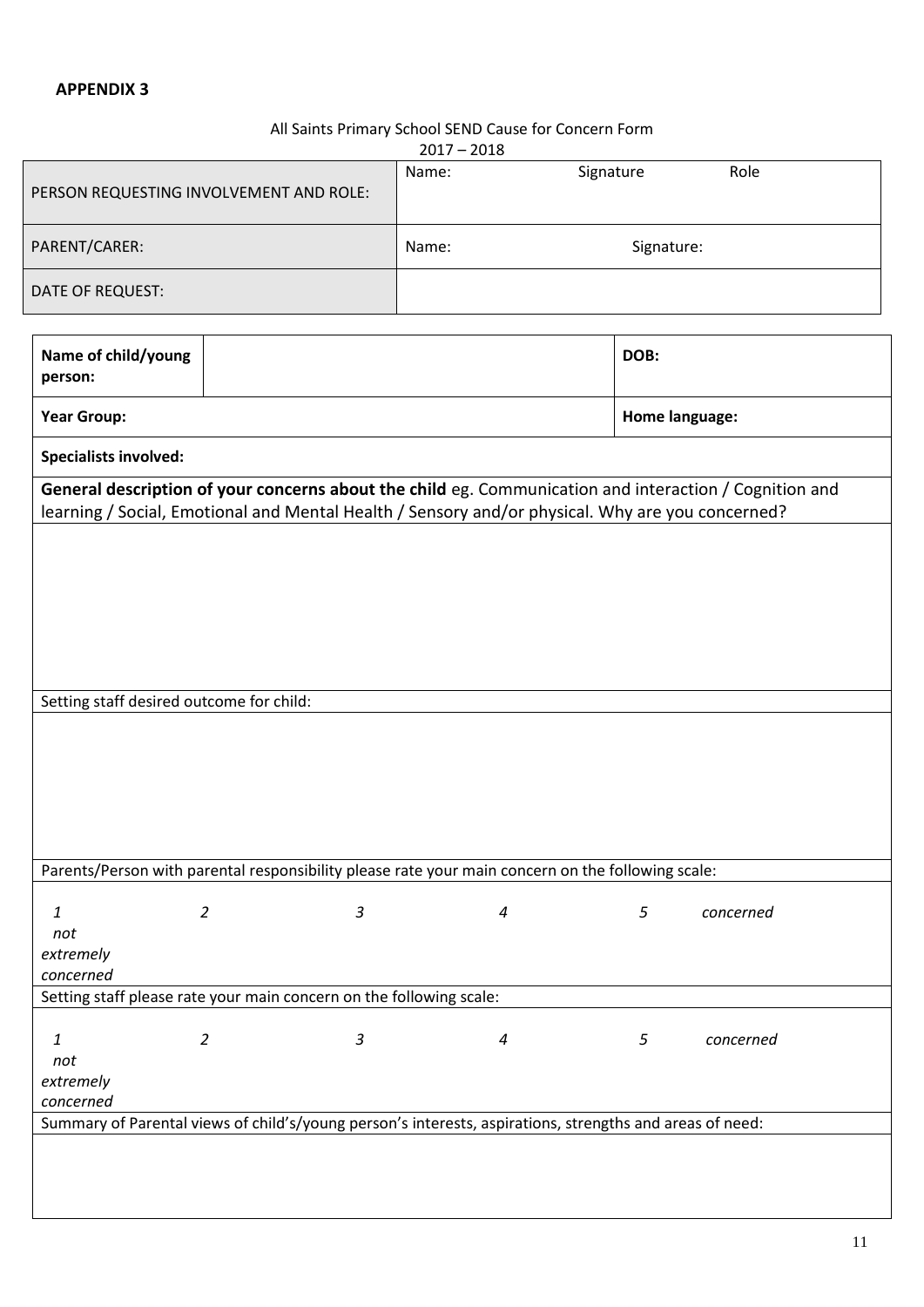| Parent's outcome for child                                                                                                                                                                                                                |           |   |   |              |   |   |              |   |   |              |                                 |   |           |   |   |  |
|-------------------------------------------------------------------------------------------------------------------------------------------------------------------------------------------------------------------------------------------|-----------|---|---|--------------|---|---|--------------|---|---|--------------|---------------------------------|---|-----------|---|---|--|
|                                                                                                                                                                                                                                           |           |   |   |              |   |   |              |   |   |              |                                 |   |           |   |   |  |
|                                                                                                                                                                                                                                           |           |   |   |              |   |   |              |   |   |              |                                 |   |           |   |   |  |
|                                                                                                                                                                                                                                           |           |   |   |              |   |   |              |   |   |              |                                 |   |           |   |   |  |
|                                                                                                                                                                                                                                           |           |   |   |              |   |   |              |   |   |              |                                 |   |           |   |   |  |
| <b>Achievement Data</b>                                                                                                                                                                                                                   |           |   |   |              |   |   |              |   |   |              |                                 |   |           |   |   |  |
| FS Profile Scores                                                                                                                                                                                                                         |           |   |   |              |   |   |              |   |   |              |                                 |   |           |   |   |  |
| Year                                                                                                                                                                                                                                      | Yr1       |   |   | Yr2          |   |   | Yr3          |   |   | Yr4          |                                 |   |           |   |   |  |
|                                                                                                                                                                                                                                           |           |   |   |              |   |   |              |   |   |              |                                 |   | Yr5       |   |   |  |
| Attainment<br><b>National Curriculum Levels</b>                                                                                                                                                                                           | ${\sf R}$ | W | M | $\mathsf{R}$ | W | M | $\mathsf{R}$ | W | M | $\mathsf{R}$ | W                               | M | ${\sf R}$ | W | M |  |
|                                                                                                                                                                                                                                           |           |   |   |              |   |   |              |   |   |              |                                 |   |           |   |   |  |
| Progress summary in reading, writing and maths over time                                                                                                                                                                                  |           |   |   |              |   |   |              |   |   |              |                                 |   |           |   |   |  |
| Relevant assessments and scores eg. RAVENS, phonics screening, reading age, phonics assessments                                                                                                                                           |           |   |   |              |   |   |              |   |   |              |                                 |   |           |   |   |  |
|                                                                                                                                                                                                                                           |           |   |   |              |   |   |              |   |   |              |                                 |   |           |   |   |  |
| Differentiation in place over time:                                                                                                                                                                                                       |           |   |   |              |   |   |              |   |   |              |                                 |   |           |   |   |  |
| What action has already been taken though curriculum differentiation to address the child's needs, i.e modification to<br>teaching approaches, classroom organisation, behaviour management strategies or through provision of additional |           |   |   |              |   |   |              |   |   |              |                                 |   |           |   |   |  |
| equipment and aids.                                                                                                                                                                                                                       |           |   |   |              |   |   |              |   |   |              |                                 |   |           |   |   |  |
| Strategies used/differentiation                                                                                                                                                                                                           |           |   |   |              |   |   |              |   |   |              | Impact - progress and inclusion |   |           |   |   |  |
|                                                                                                                                                                                                                                           |           |   |   |              |   |   |              |   |   |              |                                 |   |           |   |   |  |
|                                                                                                                                                                                                                                           |           |   |   |              |   |   |              |   |   |              |                                 |   |           |   |   |  |
|                                                                                                                                                                                                                                           |           |   |   |              |   |   |              |   |   |              |                                 |   |           |   |   |  |
|                                                                                                                                                                                                                                           |           |   |   |              |   |   |              |   |   |              |                                 |   |           |   |   |  |
|                                                                                                                                                                                                                                           |           |   |   |              |   |   |              |   |   |              |                                 |   |           |   |   |  |
|                                                                                                                                                                                                                                           |           |   |   |              |   |   |              |   |   |              |                                 |   |           |   |   |  |
|                                                                                                                                                                                                                                           |           |   |   |              |   |   |              |   |   |              |                                 |   |           |   |   |  |
|                                                                                                                                                                                                                                           |           |   |   |              |   |   |              |   |   |              |                                 |   |           |   |   |  |
|                                                                                                                                                                                                                                           |           |   |   |              |   |   |              |   |   |              |                                 |   |           |   |   |  |
|                                                                                                                                                                                                                                           |           |   |   |              |   |   |              |   |   |              |                                 |   |           |   |   |  |